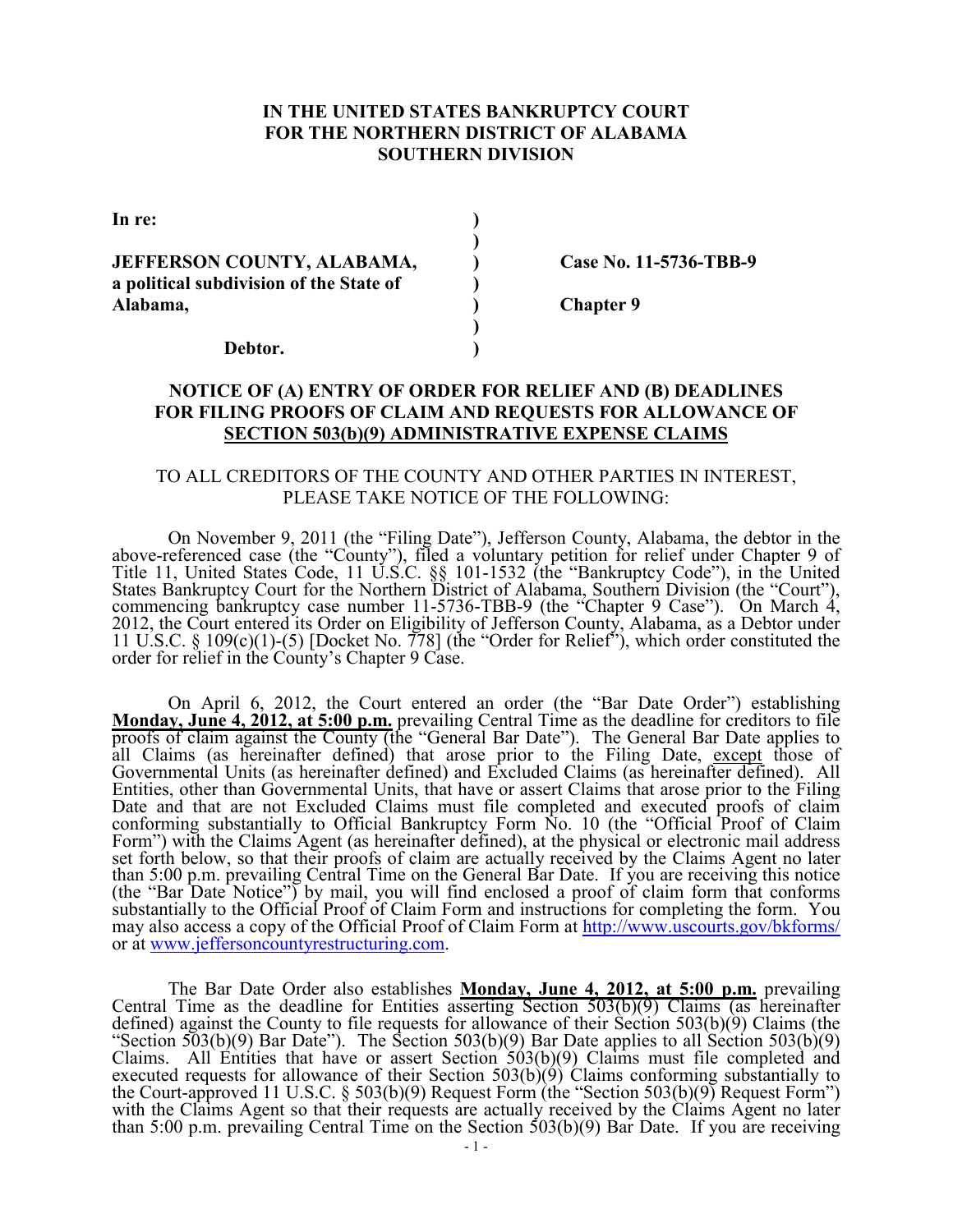this Bar Date Notice by mail, a copy of the Section 503(b)(9) Request Form is enclosed. Additional copies of the Section  $503(b)(9)$  Request Form may be obtained by contacting the Claims Agent or at www.jeffersoncountyrestructuring.com. Only Entities asserting a Section  $503(b)(9)$  Claim should complete and file a Section  $503(b)(9)$  Request Form.

 In addition to the General Bar Date and the Section 503(b)(9) Bar Date, the Bar Date Order establishes certain other Bar Dates (each as hereinafter defined), specifically a Governmental Unit Bar Date, a Rejection Bar Date, an Avoidance Claims Bar Date, and an Amended List of Creditors Bar Date. These Bar Dates are more fully described below.

#### **KEY DEFINITIONS**

 As used in this Bar Date Notice, the term "Claim" shall mean, in accordance with Section 101(5) of the Bankruptcy Code: (a) any right to payment from the County whether or not such right is reduced to judgment, liquidated, unliquidated, contingent, matured, unmatured, disputed, undisputed, legal, equitable, secured or unsecured; or (b) any right to an equitable remedy for breach of performance if such performance gives rise to a right of payment from the County, whether or not such right to an equitable remedy is reduced to judgment, fixed, contingent, matured, unmatured, disputed, undisputed, secured or unsecured.

 As used in this Bar Date Notice, the term "Claims Agent" means Kurtzman Carson Consultants LLC, the Court-appointed claims, servicing, and balloting agent in the County's Chapter 9 Case.

As used in this Bar Date Notice, the term "Entity" has the meaning given to it in Section 101(15) of the Bankruptcy Code, and includes all persons (individuals, partnerships or corporations), estates, trusts, and Governmental Units.

 As used in this Bar Date Notice, the term "Governmental Unit" has the meaning given to it in Section 101(27) of the Bankruptcy Code, and includes the United States, states, commonwealths, districts, territories, municipalities, foreign states, or departments, agencies or instrumentalities of the foregoing.

 As used in this Bar Date Notice, the term "Section 503(b)(9) Claim" shall mean an administrative expense claim allowable under Section 503(b)(9) of the Bankruptcy Code for the value of any goods sold to the County in the ordinary course of the County's business and received by the County within 20 days before the Filing Date.

 As used in this Bar Date Notice, the term "List of Creditors" shall mean the list of creditors filed by the County in the Chapter 9 Case on December 12, 2011 pursuant to Section 924 of the Bankruptcy Code, as such list has been and may be amended from time to time.

 As used in this Bar Date Notice, the terms "Bar Dates," "Governmental Unit Bar Date," "Rejection Damages Claim," "Rejection Order," "Rejection Bar Date," "Avoidance Claims Bar Date," "Amended List of Creditors Bar Date," and "Excluded Claims" have the meanings set forth below.

#### **ORDER FOR RELIEF**

Pursuant to 11 U.S.C. § 923 and Rule 2002 of the Federal Rules of Bankruptcy Procedure, the County hereby gives notice of the Court's entry on March 4, 2012, of the Order for Relief in the Chapter 9 Case.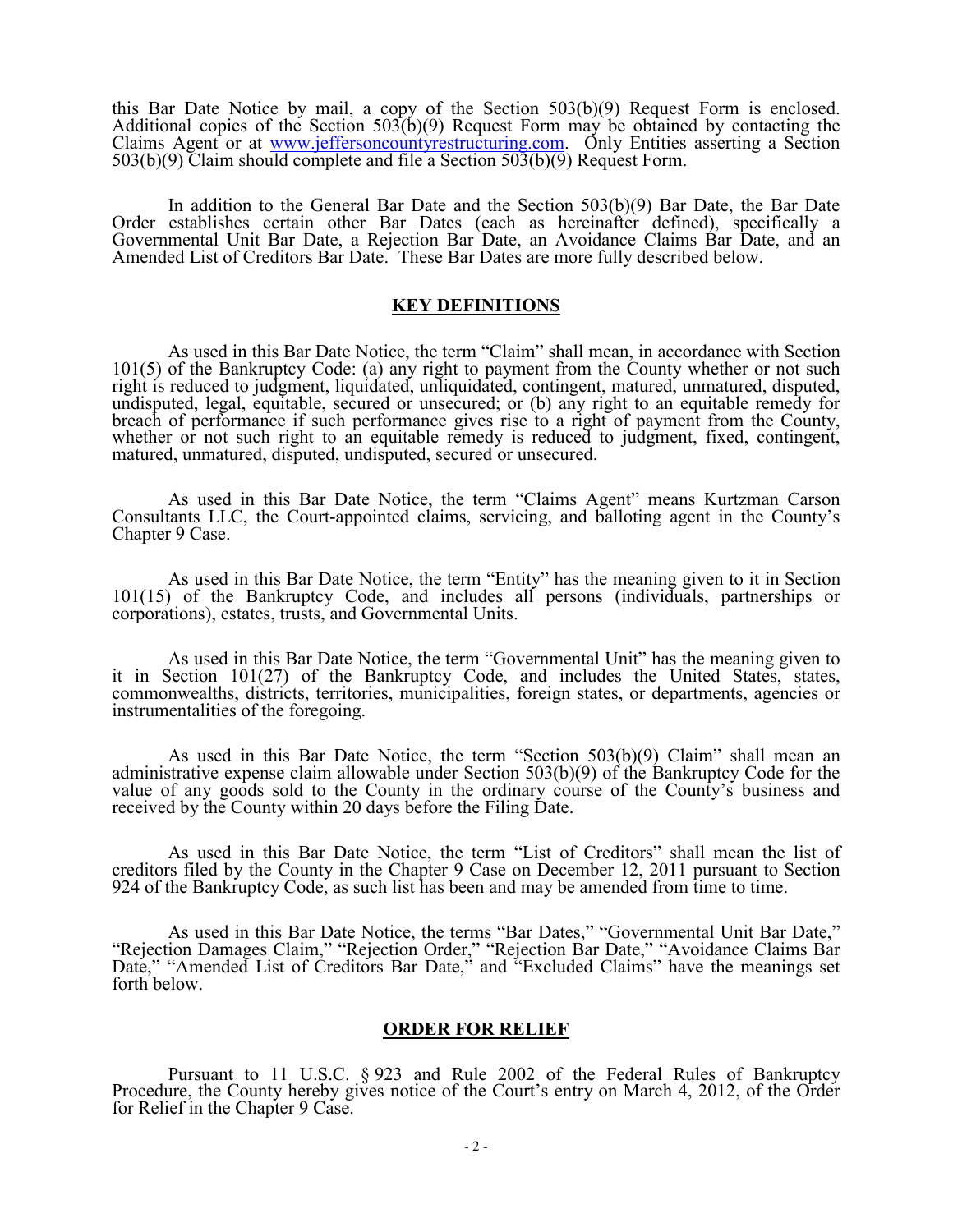#### **WHO MUST FILE A PROOF OF CLAIM OR REQUEST FOR ALLOWANCE OF SECTION 503(b)(9) CLAIM AND THE APPLICABLE BAR DATES**

 The Bar Date Order establishes the following bar dates for filing proofs of claims and requests for allowance of Section 503(b)(9) Claims in the County's Chapter 9 case (collectively, the "Bar Dates"):

- (a) The General Bar Date. The Bar Date Order establishes **Monday, June 4, 2012, at 5:00 p.m.** prevailing Central Time as the General Bar Date, i.e., the deadline for creditors to file proofs of claim against the County. The General Bar Date applies to all Claims that arose prior to the Filing Date, except those of Governmental Units and except Excluded Claims. All Entities, other than Governmental Units, that have or assert Claims that arose prior to the Filing Date and that are not Excluded Claims must file completed and executed proofs of claim conforming substantially to the Official Proof of Claim Form with the Claims Agent at the address set forth below, so that their proofs of claim are received by the Claims Agent no later than 5:00 p.m. prevailing Central Time on the General Bar Date.
- (b) The Governmental Unit Bar Date. In accordance with Section  $502(b)(9)$  of the Bankruptcy Code, all Governmental Units that have or assert Claims against the County that arose prior to the Filing Date (whether secured, priority, or unsecured), and that are not Excluded Claims, are required to file proofs of claim with the Claims Agent at the address set forth below so that their proofs of claim are received by the Claims Agent no later than **Friday, August 31, 2012, at 5:00 p.m.** prevailing Central Time (the "Governmental Unit Bar Date"). The Governmental Unit Bar Date applies to all Claims of Governmental Units which arose prior to the Filing Date, including, without limitation, Claims against the County for unpaid taxes, whether such Claims arise from prepetition tax years or periods or prepetition transactions to which the County was a party.
- (c) The Rejection Bar Date. The County anticipates that certain Entities may assert claims in connection with the County's rejection of executory contracts and unexpired leases pursuant to Section 365 of the Bankruptcy Code. Any Entity that has or asserts a Claim against the County arising from the rejection of an executory contract or unexpired lease (a "Rejection Damages Claim") approved by an order of the Court entered prior to confirmation of a Chapter 9 plan of adjustment of debts in the County's Chapter 9 Case (a "Rejection Order") must file a proof of claim for the Rejection Damages Claim with the Claims Agent at the address set forth below so that the Entity's proof of claim is received by the Claims Agent on or before the later of: (i) the first business day that is 30 calendar days after the later of either (A) the date on which the Rejection Order is entered by the Court or (B) the effective date of the Rejection Order and (ii) either  $(A)$  the General Bar Date or  $(B)$  if such Entity is a Governmental Unit, the Governmental Unit Bar Date. The later of these dates is referred to in this Notice as the "Rejection Bar Date."
- (d) The Avoidance Claims Bar Date. Any entity asserting claims arising from the avoidance of a transfer under Chapter 5 of the Bankruptcy Code must file a proof of that claim as the later of the following two dates: (a) the General Bar Date; or (b) the first business day that is 30 calendar days after entry of the order authorizing avoidance of the transfer. The later of these dates is referred to in this Notice as the "Avoidance Claims Bar Date."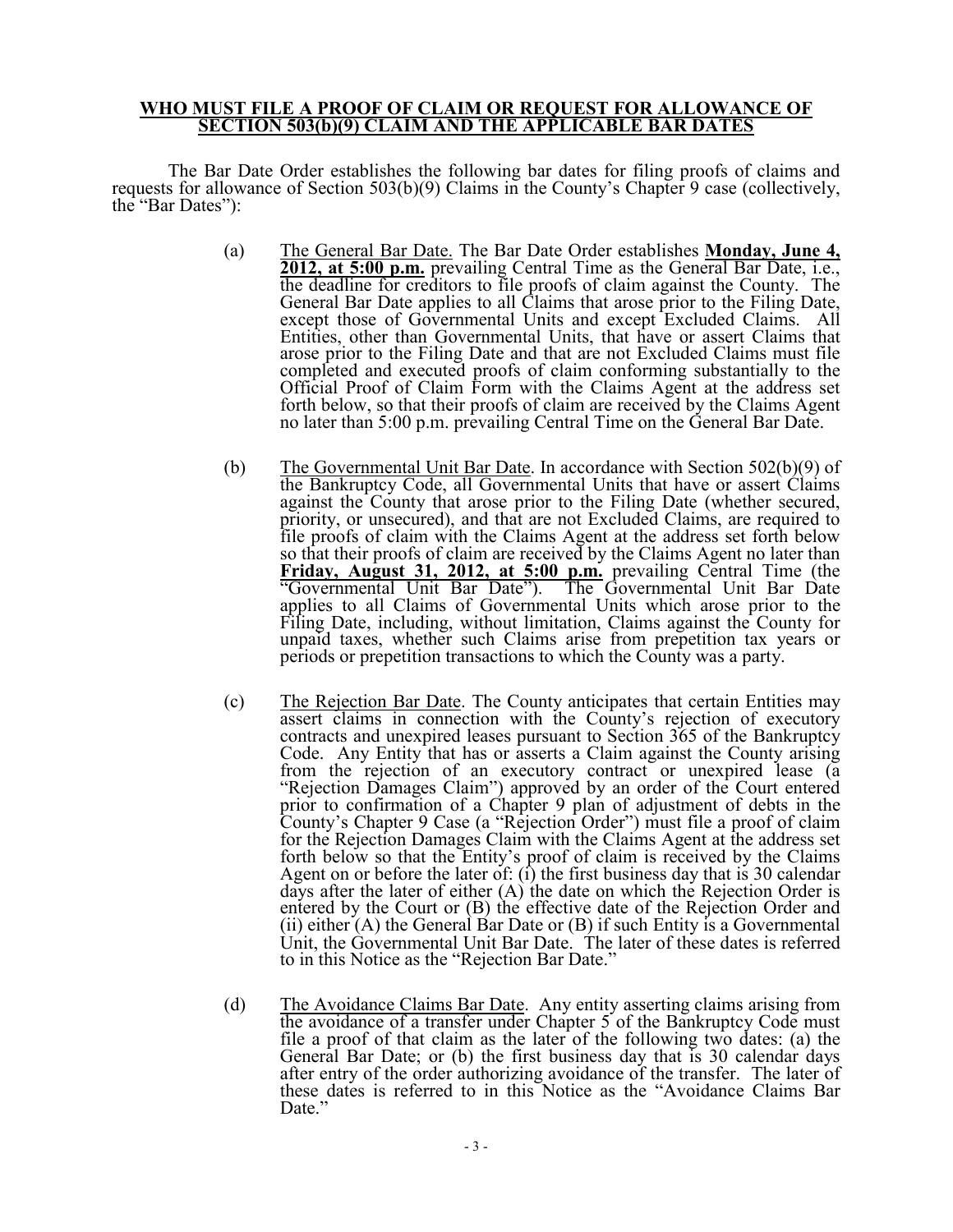- (e) The Amended List of Creditors Bar Date. If, subsequent to the mailing and publication of this Notice, the County amends its List of Creditors pursuant to Section 924 of the Bankruptcy Code to reduce the undisputed, non-contingent and liquidated amount or to change the nature or classification of a Claim against the County reflected therein, then the affected claimant shall have until the later of (i) either (a) the General Bar Date, or (b) if such claimant is a governmental unit, the Governmental Unit Bar Date, or (ii) thirty (30) days after the date that said claimant is served with notice of the amendment to the List of Creditors altering the amount, nature or classification of such claimant's Claim, to file a proof of claim or to amend any previously filed proof of claim in respect of such listed Claim.
- (f) The Section 503(b)(9) Bar Date. The Bar Date Order establishes **Monday, June 4, 2012, at 5:00 p.m.** prevailing Central Time as the Section 503(b)(9) Bar Date, i.e., the deadline for Entities asserting Section 503(b)(9) Claims against the County to file requests for allowance of any Section 503(b)(9) Claims. The Section 503(b)(9) Bar Date applies to all Section  $503(b)(9)$  Claims. All Entities that have or assert Section 503(b)(9) Claims must file completed and executed requests for allowance of their Section 503(b)(9) Claims conforming substantially to the Section 503(b)(9) Request Form with the Claims Agent so that their requests are received by the Claims Agent no later than 5:00 p.m. prevailing Central Time on the Section  $503(b)(9)$  Bar Date. Only Entities asserting a Section  $503(b)(9)$  Claim should complete and file a Section  $503(b)(9)$  Request Form.

# *Entities That Must File Proofs of Claims by the General Bar Date or the Governmental Unit Bar Date*

 Subject to the terms described above for holders of Claims subject to the Rejection Bar Date, the Avoidance Claims Bar Date, or the Amended List of Creditors Bar Date, and except as set forth below with respect to holders of Excluded Claims, the following Entities must file proofs of claim on or before the General Bar Date or, with respect to the Claims of Governmental Units, on or before the Governmental Unit Bar Date:

- (a) any person or entity whose Claim is listed as "disputed," "contingent," or "unliquidated" in the List of Creditors and that desires to participate in the County's Chapter 9 case or share in any distribution in this case:
- (b) any person or entity whose Claim is improperly classified in the List of Creditors or is listed in an incorrect amount and that desires to have its Claim allowed in a classification or amount other than set forth in the List of Creditors; and
- (c) any person or entity whose Claim against the County is not listed in the List of Creditors.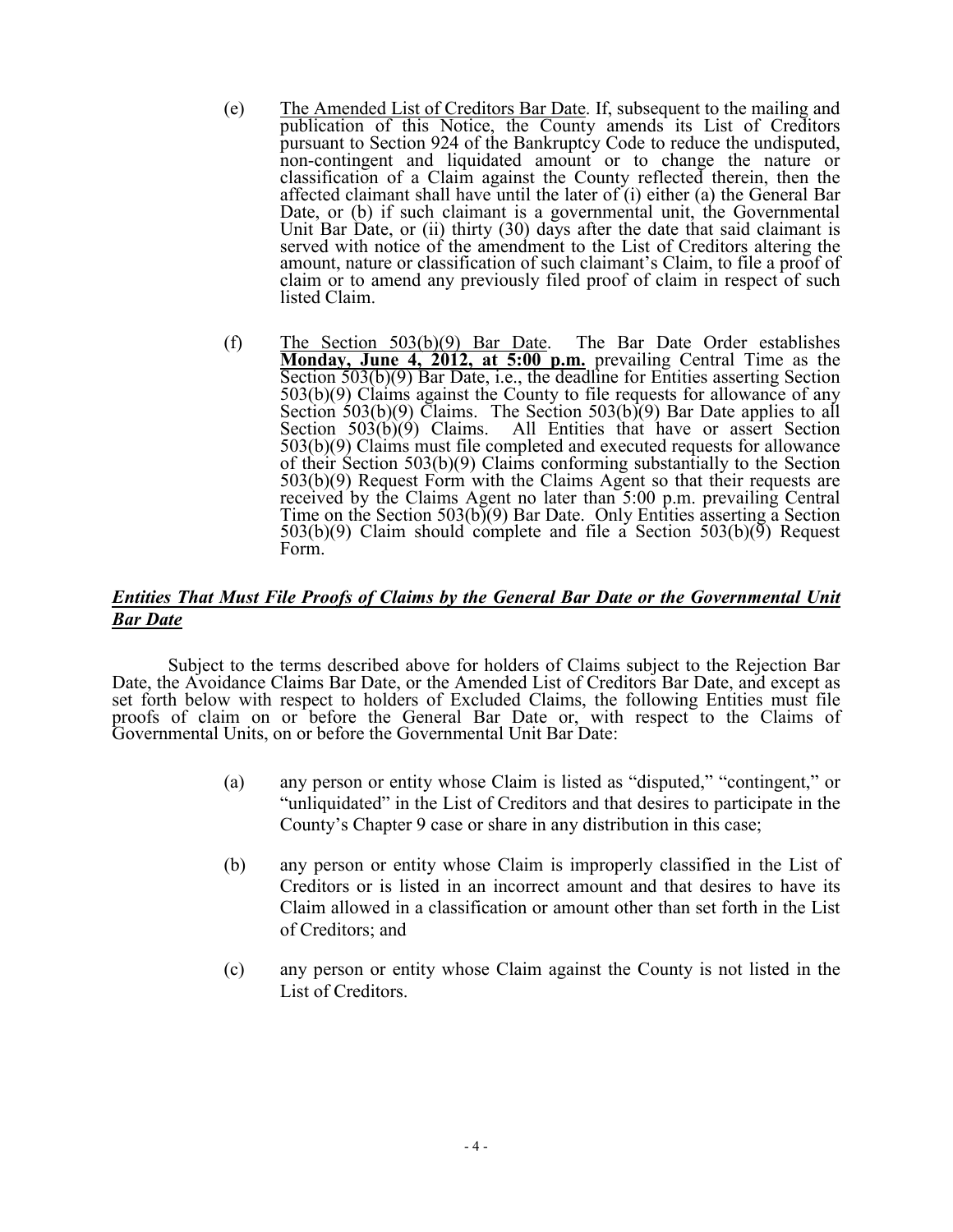# *Entities Not Required to File Proofs of Claim by the General Bar Date or the Governmental Unit Bar Date*

 Subject to the foregoing, Entities holding or wishing to assert Claims against the County of the types set forth in clauses (a) through (f) below (collectively, the "Excluded Claims") **ARE NOT REQUIRED** to file proofs of claim by the General Bar Date or the Governmental Unit Bar Date:

- (a) Claims previously allowed or paid pursuant to an order of the Court or by the County in accordance with 11 U.S.C. § 904, including Claims paid after the Filing Date to employees, to trade vendors that have continued to provide goods and services to the County in the ordinary course of business, and to other service providers;
- (b) Claims on account of which a proof of claim has already been properly filed with the Clerk of the Court or the Claims Agent utilizing a claim form which substantially conforms to the Official Proof of Claim Form Number 10;
- (c) Claims listed in the List of Creditors or any amendments thereto that are not therein listed as "contingent," "unliquidated" or "disputed" and that are not disputed by the holders thereof as to (a) amount or (b) classification;
- (d) Claims of any person or entity whose Claim is limited exclusively to the repayment of principal, interest and other fees and expenses on or under any agreements (a "Debt Claim") governing any debt security, including warrants, issued by the County pursuant to an indenture or other trust instrument or agreement (together, the "Debt Instruments") if the indenture trustee or similar fiduciary under the applicable indenture or fiscal and paying agency agreement files a proof of claim against the County, on or before the General Bar Date, on account of all Debt Claims against the County under the applicable Debt Instruments; *provided, however*, that any holder of a Debt Claim wishing to assert a Claim arising out of or relating to a Debt Instrument, other than a Debt Claim, shall be required to file a proof of claim with respect to such Claim on or before the General Bar Date, unless another exception identified herein applies;
- (e) Claims allowable under 11 U.S.C.  $\S$ § 503(b) and 507(a)(2) as expenses of administration; *provided, however*, that, as more particularly described hereafter, an entity which holds or asserts a Section 503(b)(9) Claim must file a request for allowance of its Section 503(b)(9) Claim with the Claims Agent so as to be received by the Claims Agent no later than 5:00 p.m. Central time on the Section 503(b)(9) Bar Date (as defined hereafter); and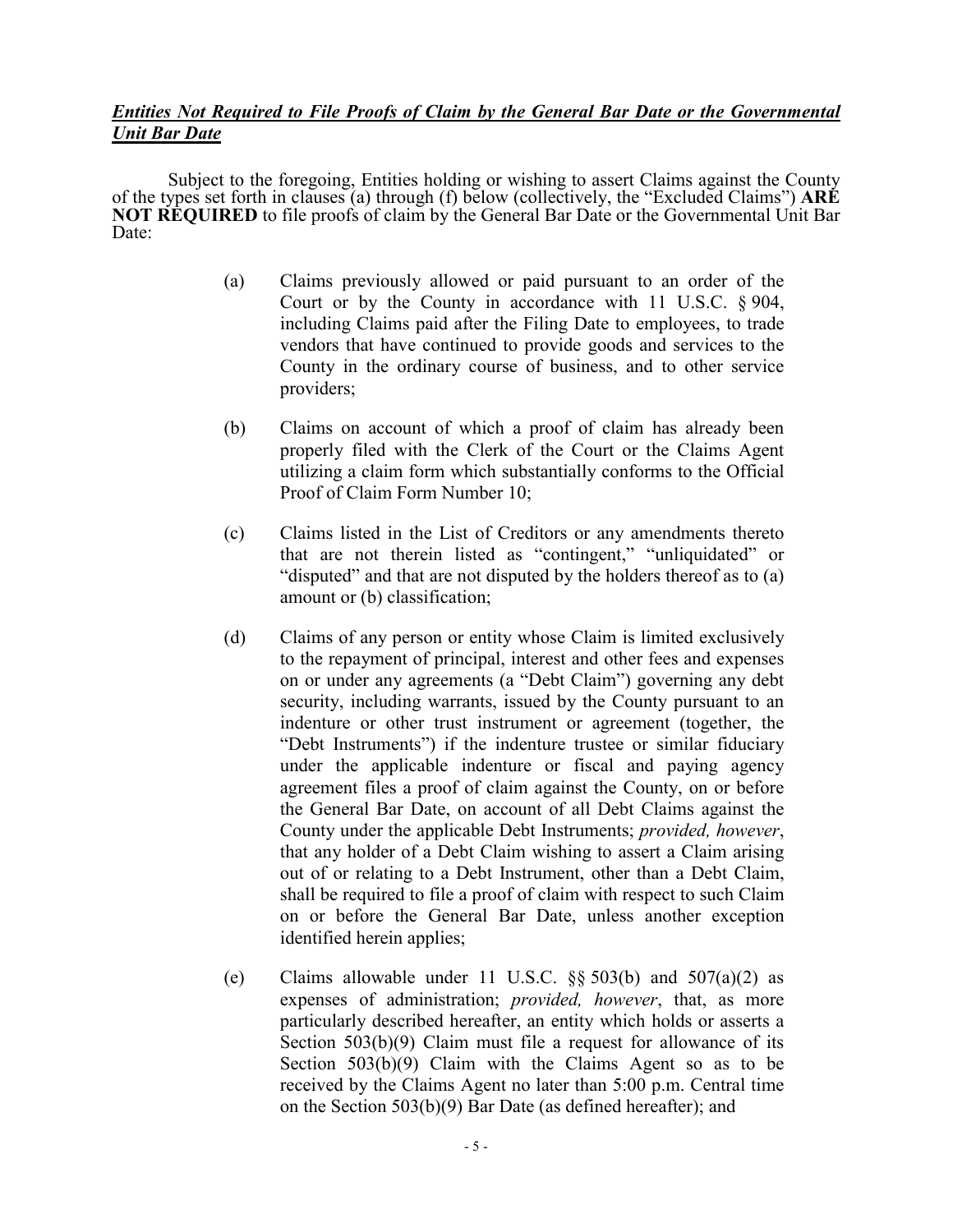(f) Claims held by any current employee of the County for unpaid wages, salaries, commissions, severance, earned vacation, sick leave pay, contributions to employee benefits plans, or other benefits.

### *Entities Required to File Requests for Allowance of Section 503(b)(9) Claims*

 All Entities holding or wishing to assert Section 503(b)(9) Claims must file by the Section  $503(b)(9)$  Bar Date a request for allowance of their Section  $503(b)(9)$  Claims substantially in conformance with the Section 503(b)(9) Request Form.

#### **CONSEQUENCES OF FAILURE TO FILE PROOFS OF CLAIM AND REQUESTS FOR ALLOWANCE OF SECTION 503(b)(9) CLAIMS**

 Any Entity that is required to file a proof of claim or request for allowance of a Section 503(b)(9) Claim with respect to a particular Claim or Section 503(b)(9) Claim against the County, but fails to do so by the applicable Bar Date described in this Notice, shall be forever barred, estopped and enjoined from the following:

- (a) Asserting such Claim against the County, including any Section 503(b)(9) Claim, (or filing a proof of claim with respect thereto), and the County, its successors, and its property shall be forever discharged from any and all indebtedness or liability with respect to such Claim;
- (b) Voting to accept or reject any Chapter 9 plan filed in this case;
- (c) Participating in any distribution in this case on account of such Claim; and
- (d) Receiving further notices with respect to the County's Chapter 9 Case.

## **RESERVATION OF RIGHTS**

The County reserves the right to (a) dispute or object to, or assert counterclaims, offsets, recoupments, or defenses against, any filed Claim or any Claim listed or reflected in the List of Creditors on any grounds, including with respect to such Claim's nature, amount, liability, classification, or otherwise; or (b) subsequently designate any Claim as disputed, contingent or unliquidated; provided, however, that if the County amends its List of Creditors to reduce the undisputed, non-contingent and liquidated amount or to change the nature or classification of a Claim against the County reflected therein, then the affected claimant shall have until the later of (i) either (a) the General Bar Date, or (b) if such claimant is a governmental unit, the Governmental Unit Bar Date, or (ii) thirty (30) days after the date that said claimant is served with notice of the amendment to the List of Creditors altering the amount, nature or classification of such claimant's Claim, to file a proof of claim or to amend any previously filed proof of claim in respect of such listed Claim. Notwithstanding the foregoing, nothing set forth herein precludes the County from objecting to any Claim, whether listed on the List of Creditors or filed as a proof of claim, on any grounds.

The County reserves the right to dispute or object to, or assert counterclaims, offsets, recoupments, or defenses against, any Section 503(b)(9) Claim on any grounds.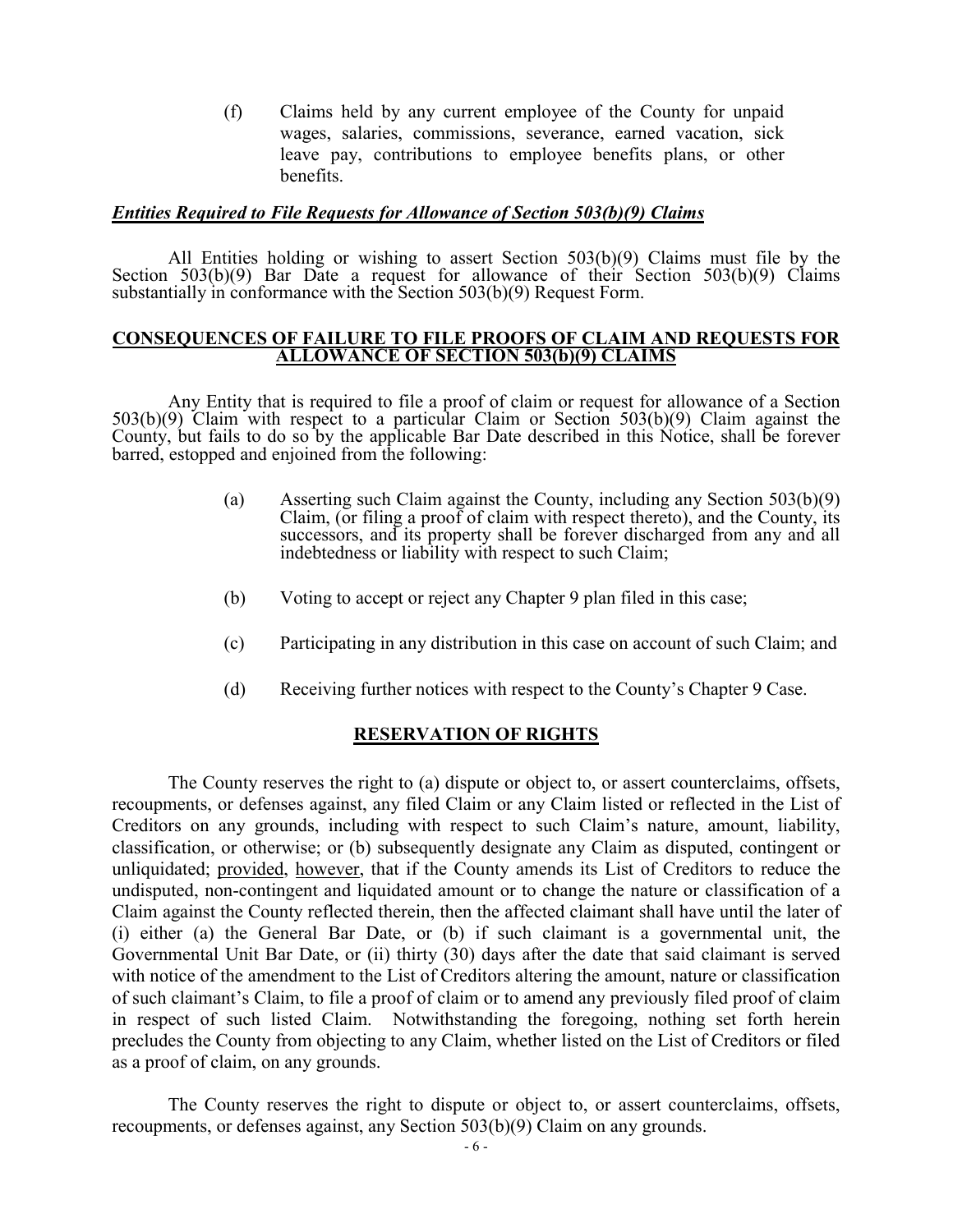## **PROCEDURE FOR FILING PROOFS OF CLAIM AND SECTION 503(b)(9) REQUEST FORMS**

 A signed original of an Entity's completed proof of claim or request for allowance of Section 503(b)(9) Claim, together with any accompanying documentation, must be delivered to the Claims Agent at one of the following addresses:

### IF FILED BY MAIL, HAND DELIVERY OR OVERNIGHT COURIER:

Jefferson County Claims Processing c/o Kurtzman Carson Consultants LLC 2335 Alaska Avenue El Segundo, CA 90245

### IF FILED BY ELECTRONIC MAIL:

JeffersonCountyClaims@kccllc.com

so as to be received by no later than 5:00 p.m. prevailing Central Time on the applicable Bar Date. Proofs of claim and requests for allowance of Section 503(b)(9) Claims may be submitted by electronic mail, overnight courier, hand delivery or mail addressed to the Claims Agent at the applicable foregoing address. **Any proof of claim or request for allowance of Section 503(b)(9) Claim will NOT be deemed filed until the proof of claim or request for allowance of Section 503(b)(9) Claim is submitted by one of the methods described in the foregoing sentence.**

A proof of claim or request for allowance of Section 503(b)(9) Claim filed by mail, hand delivery or overnight courier shall be deemed filed when a signed original of the applicable form is actually received by the Claims Agent. If you wish to receive acknowledgement of the Claims Agent's receipt of your filing by mail, hand delivery or overnight courier, then you must also submit to the Claims Agent by the applicable Bar Date and concurrently with submitting your original form (a) a copy of the completed original form and (b) a self-addressed, stamped return envelope.

A proof of claim or request for allowance of Section 503(b)(9) Claim filed by electronic mail shall be deemed filed when the filer receives confirmation that such filing has been sent successfully to JeffersonCountyClaims@kccllc.com. Acknowledgement of the Claims Agent's receipt of your filing will be sent by electronic mail. Consistent with the Court's Administrative Procedures for Filing, Signing, Retaining and Verification of Pleadings and Papers in the Case Management/Electronic Case Filing (CM/ECF) System, parties filing proofs of claim or requests for allowance of Section 503(b)(9) Claims by electronic means must retain originally executed copies of such claims until three (3) years after the closing of the County's Chapter 9 Case.

 All proofs of claim must: (i) be written in the English language; (ii) be denominated in lawful currency of the United States as of the Filing Date; (iii) set forth with specificity the legal and factual basis for the alleged Claim; (iv) include supporting documentation or an explanation as to why such documentation is not available; and (v) be signed by the claimant or, if the claimant is not an individual, by an authorized agent of the claimant.

 Requests for allowance of Section 503(b)(9) Claims must include copies of any and all supporting documents, such as purchase orders/invoices, itemized statements of running